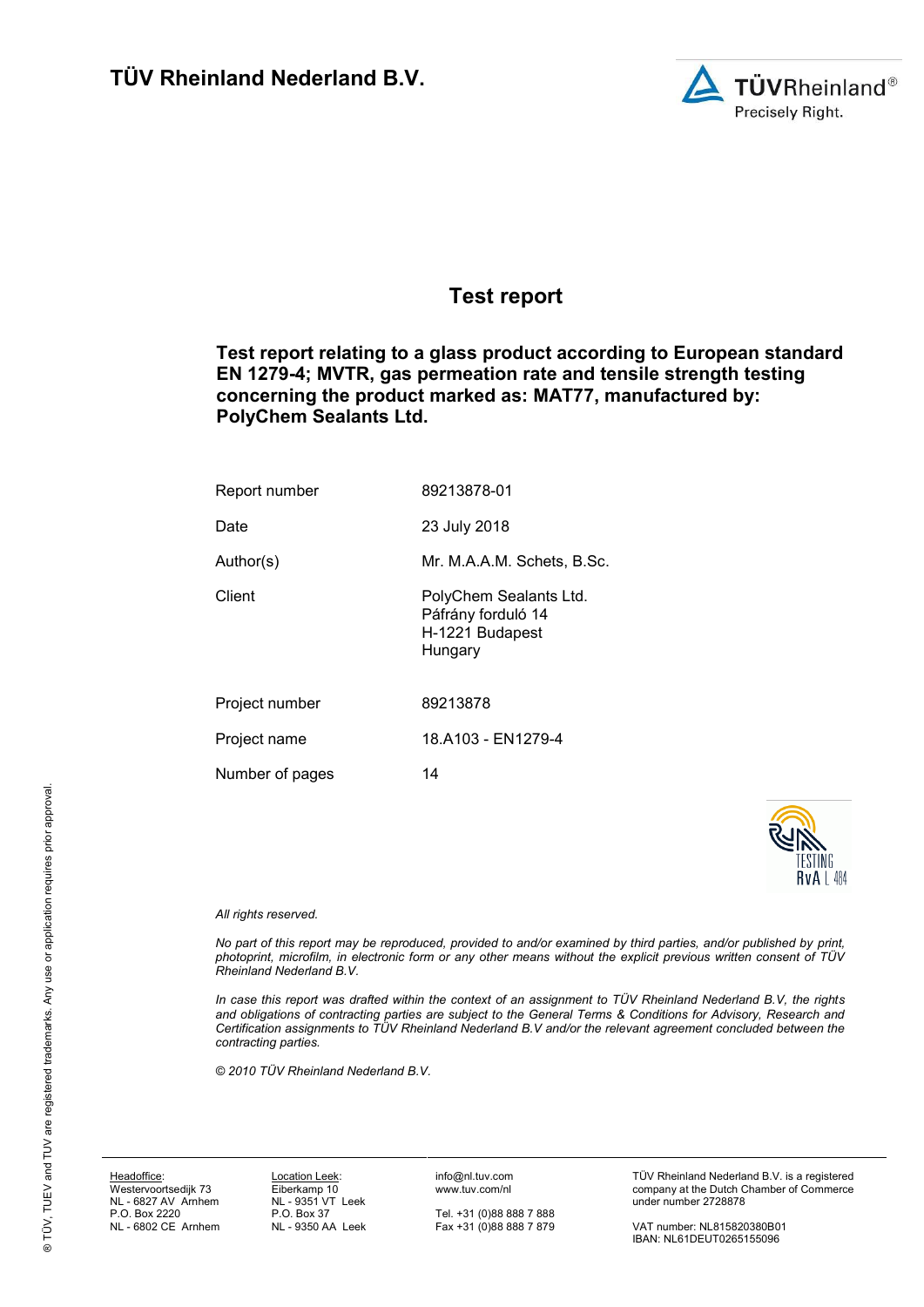Page 2 / 14



# **Contents**

| 1 Introduction                                     | $\mathbf 3$             |  |  |  |
|----------------------------------------------------|-------------------------|--|--|--|
| 1.1<br>Purpose                                     | 3                       |  |  |  |
| 1.2<br>Description of the test specimen            | 3                       |  |  |  |
| 1.3<br>Sampling procedure                          | $\overline{\mathbf{4}}$ |  |  |  |
| 1.4<br>Application                                 | $\overline{\mathbf{4}}$ |  |  |  |
| 1.5<br>Method of testing                           | $\overline{\mathbf{4}}$ |  |  |  |
| 1.6<br>Put out to contract                         | $\overline{4}$          |  |  |  |
| 1.7<br>Privacy statement                           | 4                       |  |  |  |
| 1.8<br>Remark concerning this ITT report           | $\overline{4}$          |  |  |  |
| 1.9<br>Notifications, accreditations, designations | $\overline{4}$          |  |  |  |
| 2 Test results                                     | 5                       |  |  |  |
| 3 Conclusion                                       | 10                      |  |  |  |
| 4 References                                       | 11                      |  |  |  |
| 5 Signatures                                       | 12                      |  |  |  |
| Appendix A, Summary of test results                | 13                      |  |  |  |
| 14<br>Appendix B, Pictures of the test specimen    |                         |  |  |  |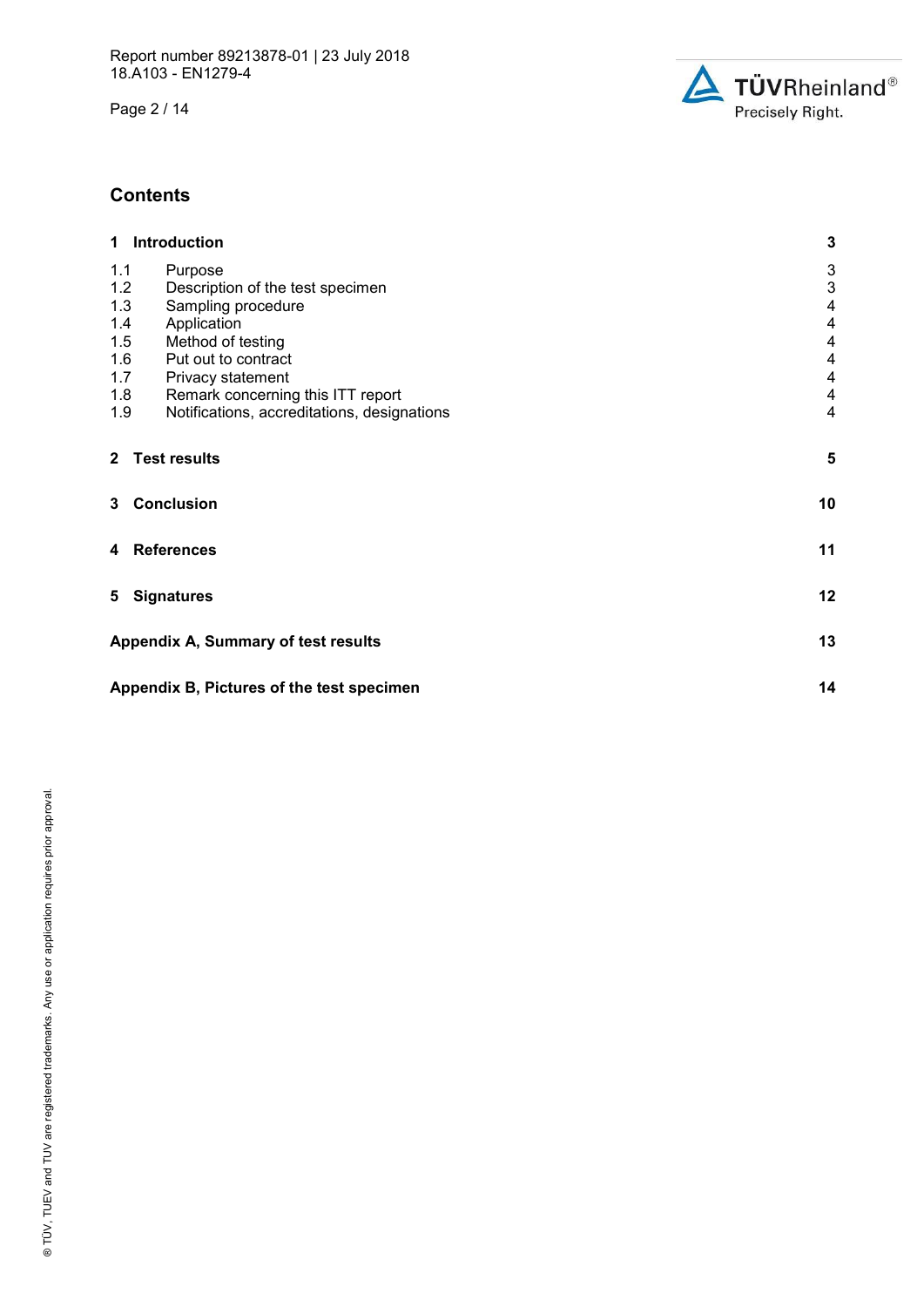Page 3 / 14



# **1 Introduction**

# **1.1 Purpose**

The tests have been performed in order to determine the properties of a sealant according to European standard EN 1279-4 [1].

The test data is based on report 89211752-01a.

### **1.2 Description of the test specimen**

### **General**

| Name of the manufacturer           | PolyChem Sealants Ltd. |
|------------------------------------|------------------------|
| Address of the manufacturer        | Páfrány forduló 14     |
|                                    | H-1221 Budapest        |
|                                    | Hungary                |
| Production plant of the samples    | $-/-$                  |
| Line ID where the samples are made | $-/-$                  |
| Production date sealant            | $-/-$                  |
| Sampling date                      | $-/-$                  |
| The product was marked as          | MAT77                  |

### **Specific**

| Sample dimensions                    |                                                                 |
|--------------------------------------|-----------------------------------------------------------------|
| Dimensions of the H-samples          | H-samples (28x)<br>Sealant: 50x12x12mm<br>Glass: 70x12x6mm (2x) |
| Production data of H-samples         | $-/-$                                                           |
| Dimensions of the permeation samples | Disc $\varnothing$ 150 mm, 2.0 $\pm$ 1 mm (7x)                  |
| Production data permeation samples   | $-/-$                                                           |
| Sealant material (name)              | MAT77                                                           |
| <b>Type</b>                          | Polysulfide based                                               |
| Batch no. comp. A                    | $-/-$                                                           |
| Batch no. comp. B                    | $-/-$                                                           |
| Mix ratio ( $m/m$ or $v/v$ )         | 1:10                                                            |
| Colour                               | black                                                           |
| <b>Glass Specification</b>           |                                                                 |
| Type of glass                        | Clear float glass                                               |
| Type of coating (if present)         | n.a.                                                            |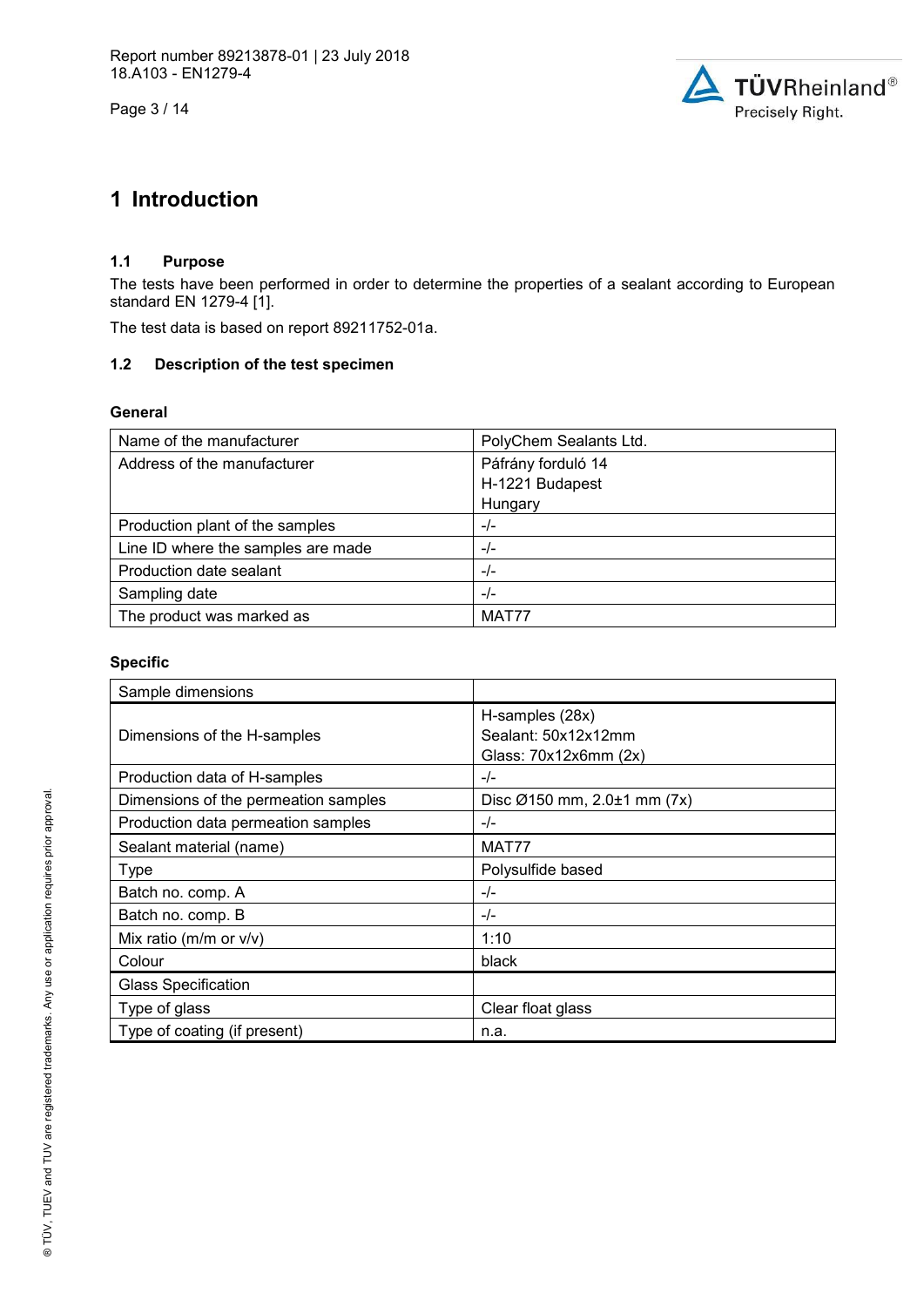Page 4 / 14



### **1.3 Sampling procedure**

TÜV Rheinland B.V., acting as Notified Test Laboratory, has had no influence on the selection of the sample. All test specimen within the sample were test-worthy.

#### **1.4 Application**

The request was submitted by the assignor on 17 July 2018, order or reference number or name: -/-. Assignment Form number: 18.A103.

### **1.5 Method of testing**

All applicable tests have been performed according to the European standard EN 1279-4 [1].

### **1.6 Put out to contract**

No tests were performed at third parties.

### **1.7 Privacy statement**

Due to privacy reasons, the names of involved personnel that executed the tests are not disclosed in the report. However, this information is available on internal work sheets, test forms etc. in the project file.

## **1.8 Remark concerning this ITT report**

For any other manufacturer this initial type test (ITT) report is not automatically valid. The manufacturer for this ITT report is defined under 1.2.

Reference to test report for moisture penetration index according to EN 1279-2 [2]: not known.

### **1.9 Notifications, accreditations, designations**

TÜV Rheinland Nederland B.V. has been notified by the Dutch Minister for Housing and the Central Government Sector as Notified Laboratory (number 1750) and Notified (Factory Production Control) Certification Body (number 0336) for the European Construction Products Regulation 305/2011 (EU).

TÜV Rheinland Nederland B.V. has been accredited by the Dutch Accreditation Council (RvA) as ISO 17025 Test Laboratory (nr. L 484) and ISO 17065 Certification Body (nr. C078).

TÜV Rheinland Nederland B.V. has been designated as Technical Service (Laboratory) by the Approval Authorities for Germany (KBA – E1) and the Netherlands (RDW – E4) for automotive safety glass (ECE R43, 92/22/EC, 2009/144/EC).

TÜV Rheinland Nederland B.V. has been recognised by the German Institute for building technics (DIBt) under number NL005 as test, control and certification body.

## **Remark**

The reported tests were performed under ISO 17025 accreditation.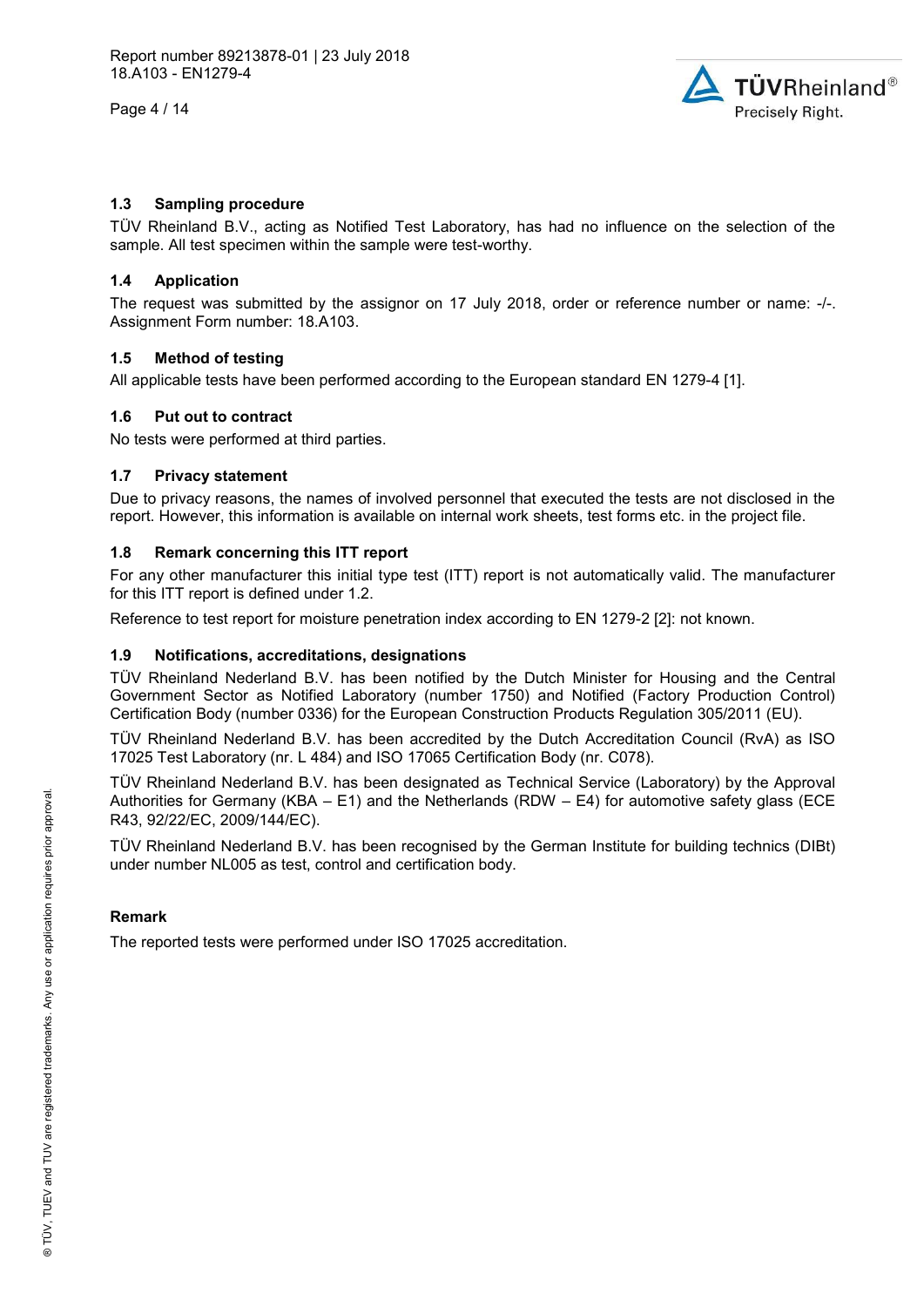Page 5 / 14



# **2 Test results**

#### **Moisture vapour transmission rate**

Part 4 of the EN1279 describes the determination of the moisture vapour transmission rate (MVTR) of an adhesive used for sealing of IGU's. The applied method is based on the measurement of the gravimetric increase in weight of test samples during the exposure in a controlled environment. The conditions of the environment used for this determination are (23±1) °C at a relative humidity [RH] of 93±2%. The thickness of the sample material must be as close as possible to 2 mm and have a diameter of > 150 mm. A specimen with a diameter of 90 mm is cut out of the sheet. A metal dish is filled with a known amount of desiccant (CaCl<sub>2</sub> or molecular sieve with RH< 5%) and covered by the specimen. The dish is closed by clamping a lid with an opening of 50 cm² on top of the sheet. At regular intervals the increase in weight of the dish is measured on an analytical balance with a resolution of 0.0001 g. The increase of weight [g] (with possible corrections for the increase in mass of a blank) and exposure time and exposed area are used for the calculation of the MVTR per day per m<sup>2</sup>. The results are expressed for a 2 mm thick specimen as: MVTR in  $[q]/(m^2 \text{day})]$ , at 23 °C and a relative humidity of  $> 85\%$ .

#### **Gas permeation rate**

Part 4 of the EN 1279 [1] describes the argon or krypton gas permeation measurement. The argon and krypton transmission is measured by means of a gas cell and gas chromatography. The samples are placed between an upper and lower chamber of a gas cell. The upper chamber is flushed with argon or krypton and the lower chamber is flushed with nitrogen. After several hours of flushing the lower chamber is closed. This chamber is of a known volume. After several hours a gas sample is taken from the lower chamber and analysed by means of gas chromatography for the argon or the krypton percentage. From the percentage of argon or krypton in the nitrogen, the elapsed time, the volume of the lower chamber and the test area (100 cm²) the argon or krypton transmission is calculated. Of each type of material three samples were measured at (23±1) °C.



In the calculations an inverse relationship between permeation/transmission and thickness was assumed.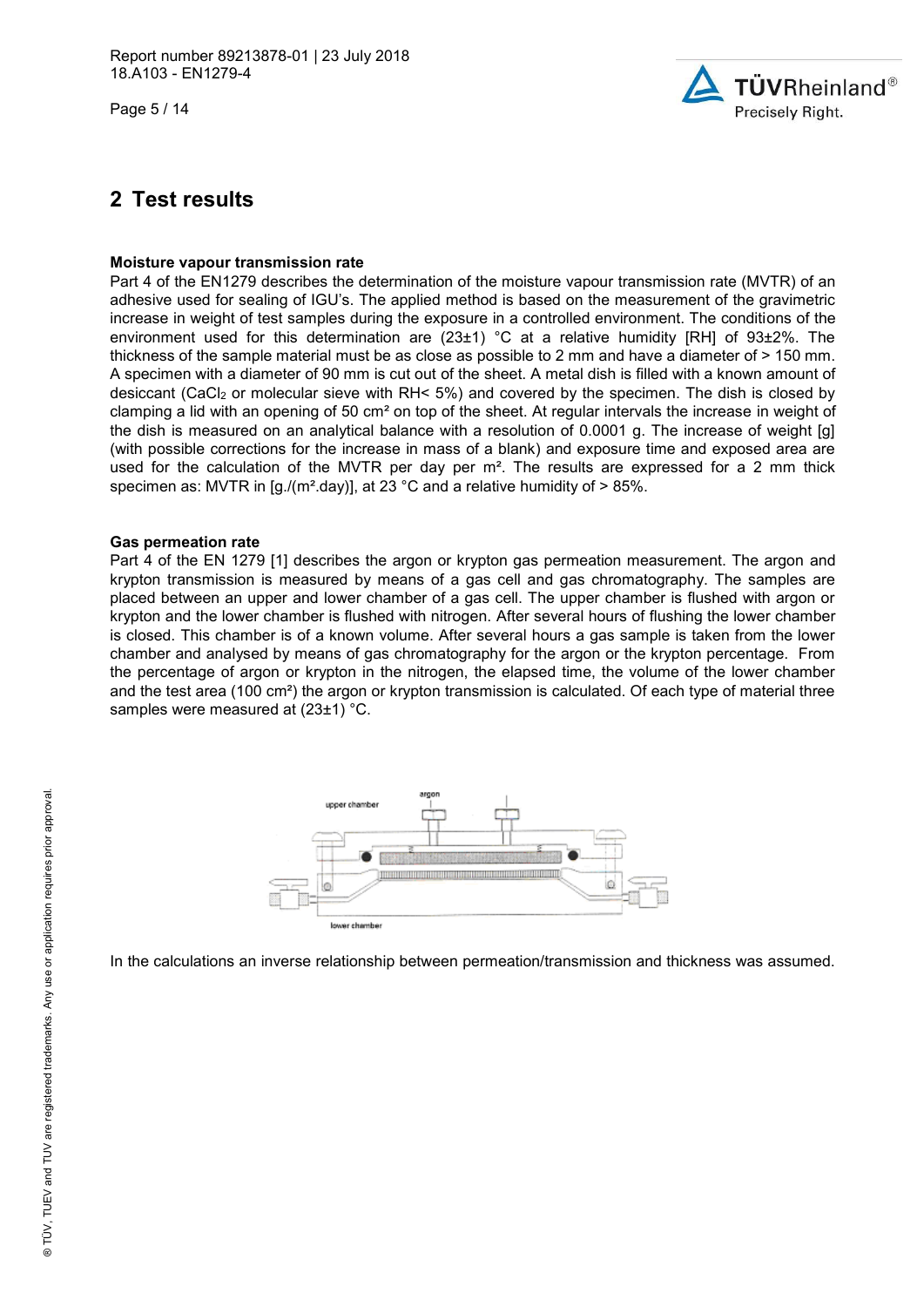Page 6 / 14



#### **Physical properties of the sealants**

This part covers evaluation of the edge seal strength. The requirement is that all edge seals shall have such sufficient adhesive and cohesive strength that during extension of the samples in an extensometer, failure outside the area OAB as given in Annex B of the EN1279-4 will occur. Breakage of the glass during testing will not constitute failure, providing that sufficient successful bonds are tested in order that the average result can be obtained. Besides this requirement the crossing point on the line AB is determined. A sealant manufacturer should realize that this value has a significant meaning according to the rules of the EN 1279-4 [1]. This significant meaning is that when a repeat test is conducted (on another batch, date or for other reasons) and there is more than 20% deviation recorded towards the original crossing point AB of the official reference ITT the sealant is to be considered as a 'different sealant'. Part 4 describes the physical attributes of the bond made by the primary sealant before and after shortened accelerated ageing cycles. This is not directly related to the durability of the bond but about the effects of these cycles on the changes of the sealants physical response. For each of the following shortened accelerated ageing cycles 7 samples are exposed.

#### **Heat exposure**

After initial cure and conditioning seven test specimens are aged in a closed oven at (60  $\pm$  2) °C for (168  $± 5)$  hours.

#### **Water immersion**

After initial cure and conditioning seven test specimens are immersed in one to two litres distilled or deionised water for  $(168 \pm 5)$  hours.

#### **UV exposure**

After initial cure and conditioning seven test specimens are exposed to UV irradiation for (96  $\pm$  4) hours, exposed perpendicular to the glass at an intensity in the UVA range of (40  $\pm$  5) W/m<sup>2</sup>.

After the ageing, the samples undergo testing under tensile load. The test specimens are measured accurately for width, depth and height prior to being placed in an extensometer. The accuracy of the extensometer is equal to or less than 2%. The speed of separation is  $(5 \pm 0.25)$  mm/min. The laboratory conditions are  $(23 \pm 1)$  °C and  $(50 \pm 5)$  % R.H.

The breaking tension and tension at crossing the line AB were calculated from the mean of the contact areas between the sealant and the glass of the test specimens. The highest and lowest values were ignored so that the average values are calculated on the five remaining measured stress and strain values.

#### **Measurement uncertainty data**

Uncertainty on measured dimensions: ±0.05 mm

Tensile test

σav : ±0.01 MPa

εav : ±0.5 % (absolute)

MVTR:  $\pm$ 10% with a resolution of 0.05 [g/(m<sup>2</sup>·day)]

Gas permeation:  $\pm 10$  % with a resolution of 0.0005 [g/(m<sup>2</sup>·h)]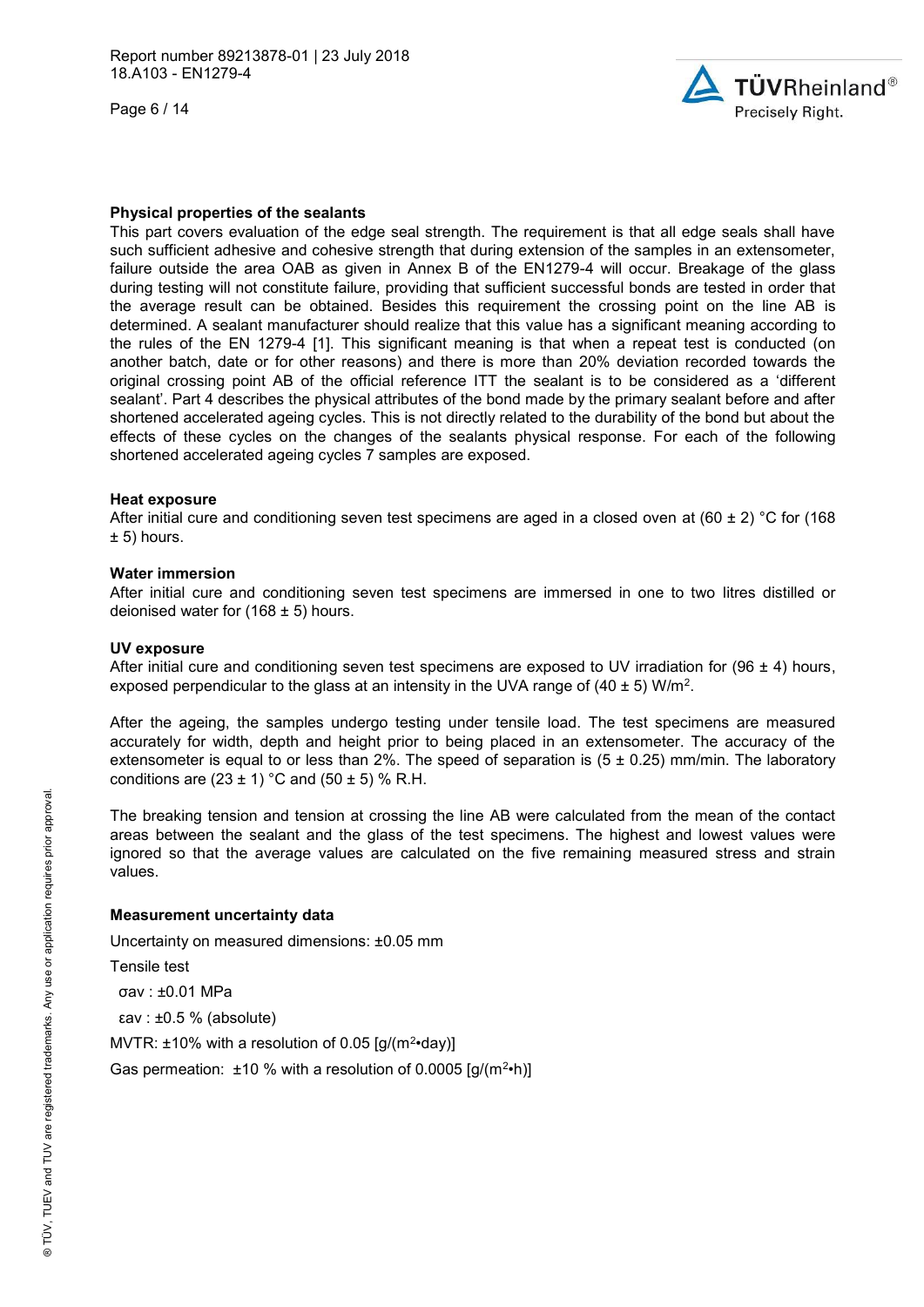Page 7 / 14



Test results after performing all applicable tests according to European standard EN 1279-4 [1].

### **Requirements and end result**

| Required                                                                                                                                                                                      | Value of the test                   | Pass / fail |
|-----------------------------------------------------------------------------------------------------------------------------------------------------------------------------------------------|-------------------------------------|-------------|
| 4.1 Edge seal strength                                                                                                                                                                        |                                     |             |
| "All edge seals shall have sufficient adhesive<br>and cohesive strength to allow the joints as<br>specified to be extended such that any failure<br>occurs outside the area OAB of figure 1." | All ruptures<br>outside<br>area OAB | pass        |

# **Detailed test results**

## **Moisture vapour transmission rate on sheet (23°C, > 85% R.H. across the sheet)**

| <b>Test specimen</b> | avr. Thickness<br>[mm] | Surface [cm <sup>2</sup> ] | MVTR (2 mm sheet)<br>$g/(m^2.24h)$ |
|----------------------|------------------------|----------------------------|------------------------------------|
|                      | 2.3                    | 50                         | 12.6                               |
|                      | 2.1                    | 50                         | 12.7                               |
| ົ                    |                        | 50                         | 12.2                               |
|                      |                        | Average:                   | 12.5                               |

# **Argon permeation rate measurement on sheet (23°C)**

| <b>Test specimen</b> | avr. specimen<br>thickness | <b>Surface</b> | Argon GPR (2 mm sheet) |                 |
|----------------------|----------------------------|----------------|------------------------|-----------------|
|                      | mm                         | $\text{cm}^2$  | $g/(m^2 h)$            | $g/(m^2.24h)$   |
|                      | 2.3                        | 100            | 0.014                  | 0.34            |
| ⌒                    | 2.4                        | 100            | 0.019                  | 0.45            |
| 3                    | 2.2                        | 100            | 0.020                  | 0.48            |
|                      |                            | Average:       | $0.017 \pm 0.003$      | $0.42 \pm 0.07$ |

## **Physical properties of the sealant**

In total 28 H-samples were delivered. These samples were divided in four groups of samples. One group was for initial values and the other three groups were used for ageing under water, heat and UV environments. The following table shows the values at AB line crossing. The results are as follows:

| Seal strength test               | At intersection with line AB   |                            |   |   | Type of failure observed (if any)<br>$c = \text{cohesive}$ , a = adhesive |   |   |
|----------------------------------|--------------------------------|----------------------------|---|---|---------------------------------------------------------------------------|---|---|
| Adhesion:                        | Average stress                 | Average extension          |   |   |                                                                           |   |   |
|                                  | $\sigma_{av}$ [MPa]            | $\epsilon_{\text{av}}$ [%] |   | 2 | 3                                                                         | 4 | 5 |
| initial                          | 0.343                          | 15.7                       | с | C | C                                                                         | C | c |
| after H <sub>2</sub> O immersion | 0.342                          | 15.8                       | с | C | C                                                                         | C | c |
| after heating at 60°C            | 0.352                          | 14.8                       | C | C | C                                                                         | C | c |
| after UV radiation               | 0.346                          | 15.4                       | с | C | C                                                                         | C | C |
|                                  | average without min/max values |                            |   |   |                                                                           |   |   |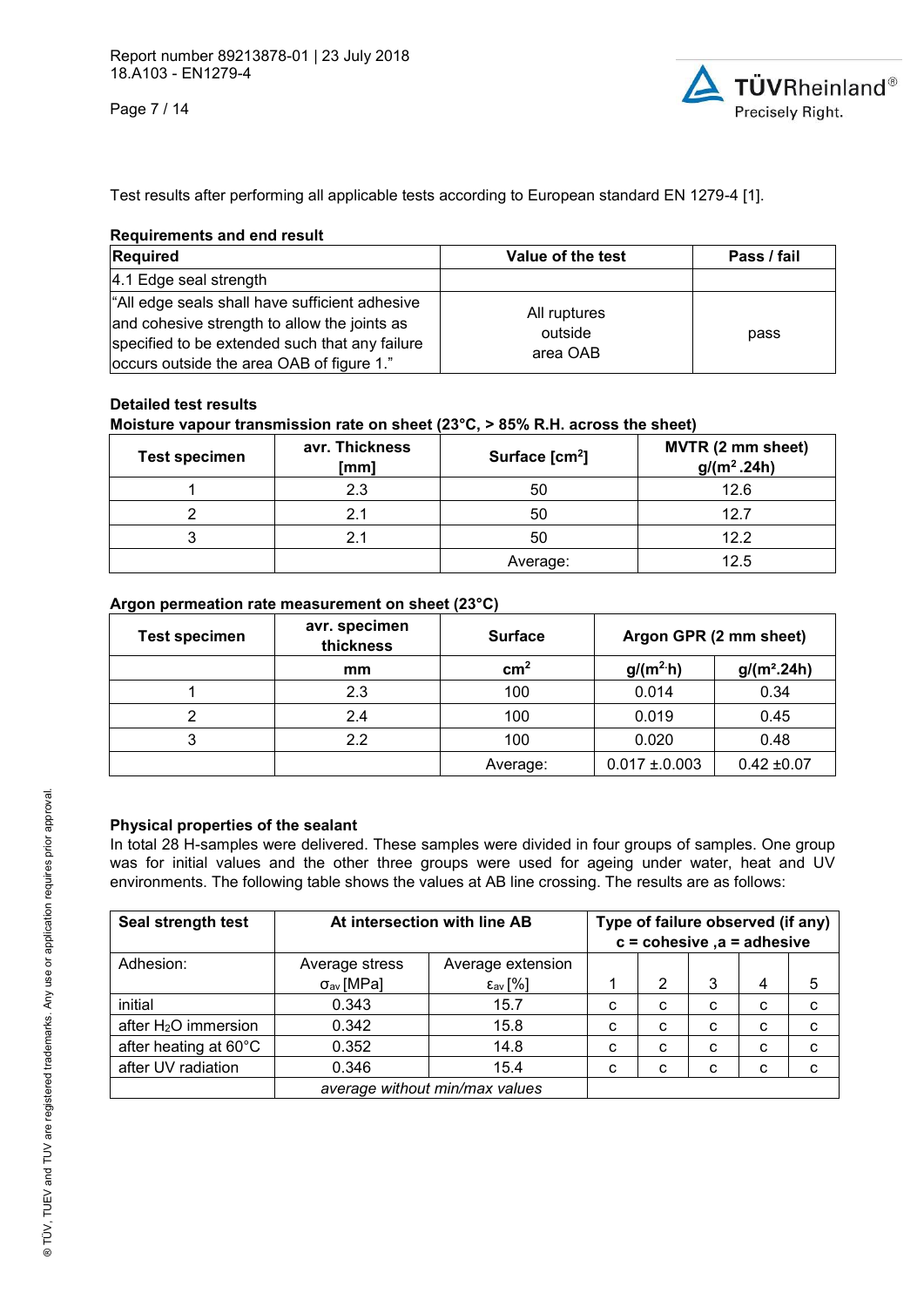Page 8 / 14





Figure 1: Stress/strain curves, initial



Figure 2: Stress/strain curves, after immersion in H<sub>2</sub>O for (168  $\pm$  5) hours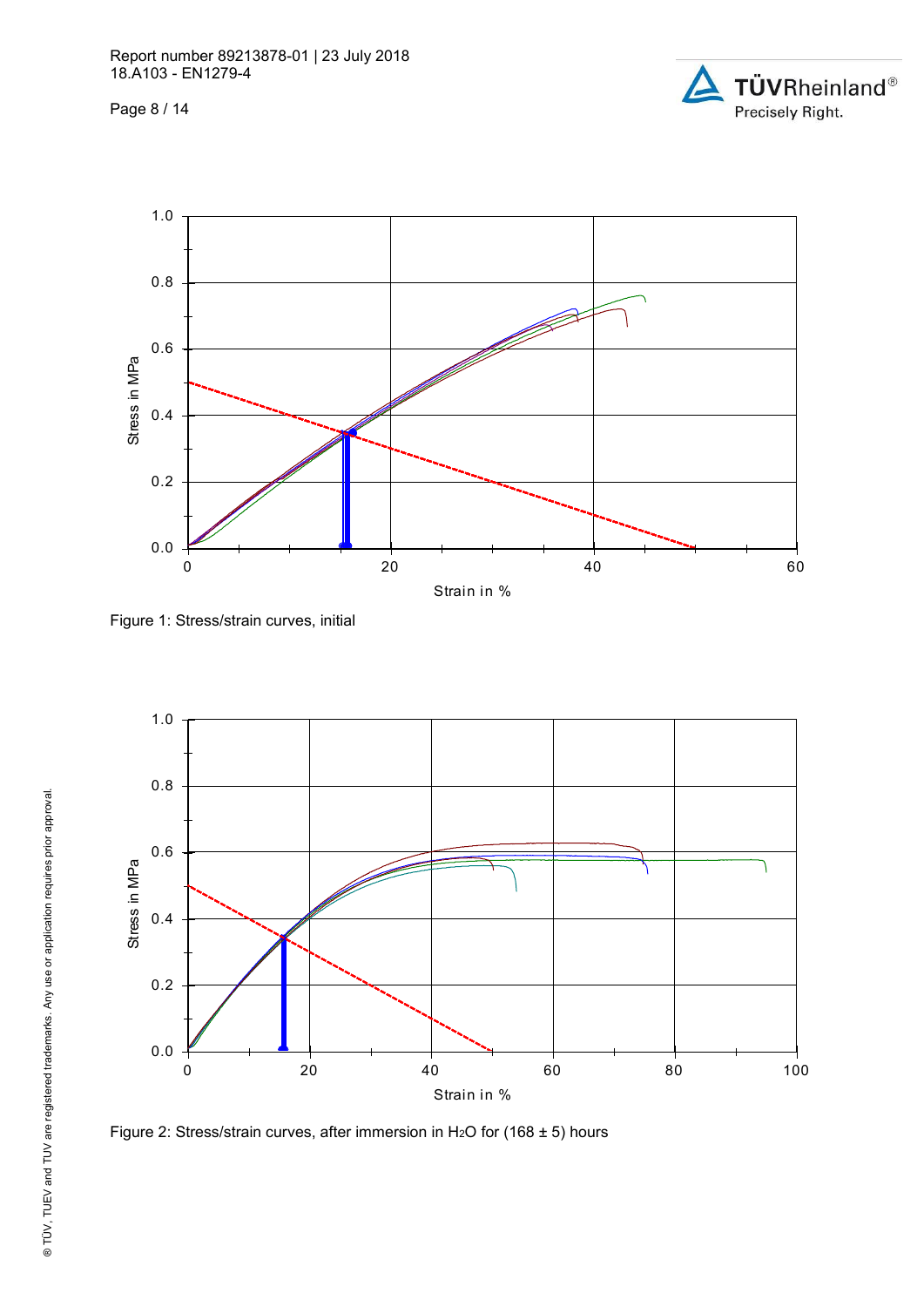Page 9 / 14





Figure 3: Stress/strain curves, after 60°C exposure for (168 ± 5) hours



Figure 4: Stress/strain curves, after UV exposure for (96 ± 4) hours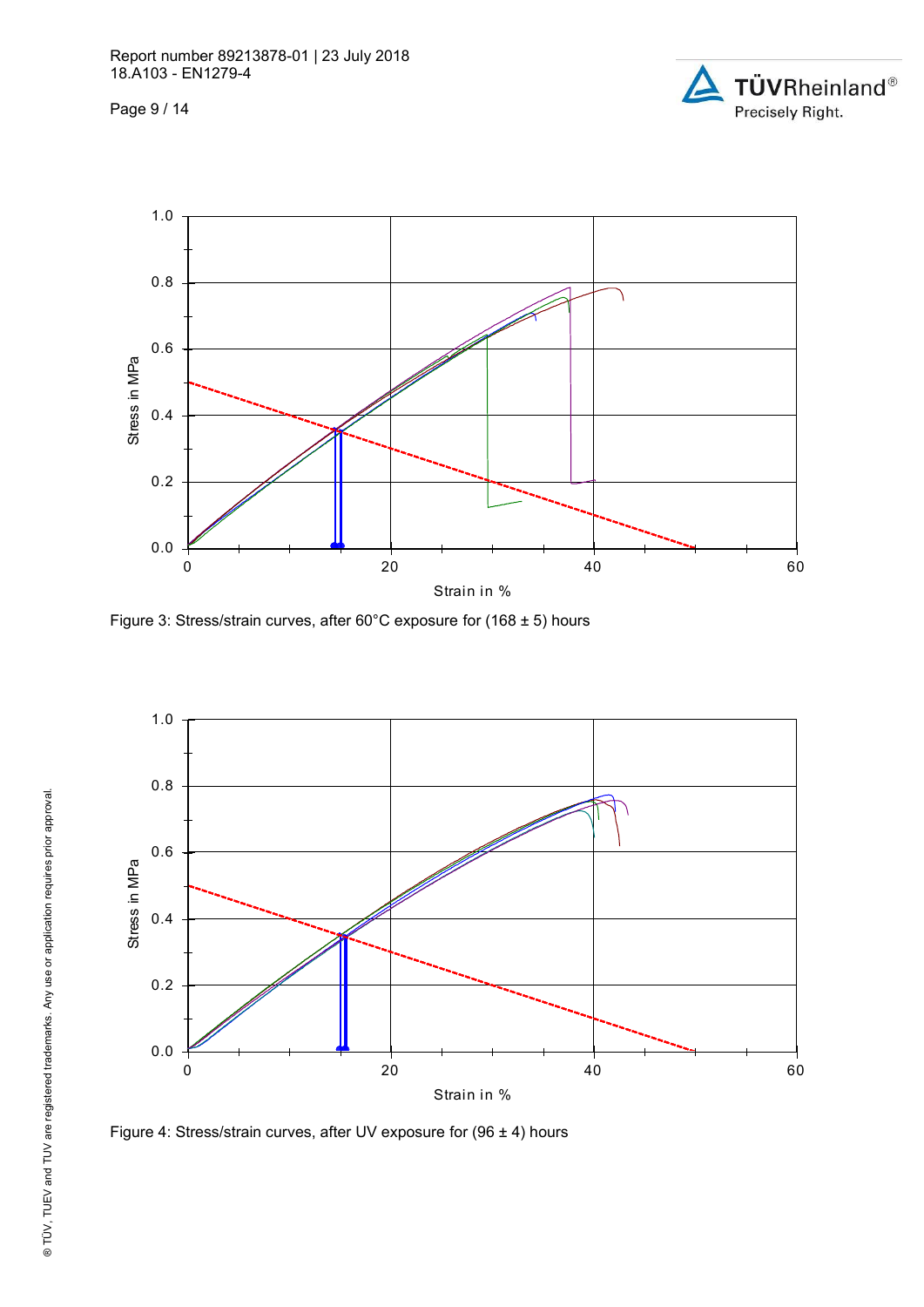Page 10 / 14



# **3 Conclusion**

The edge seal, marked by the client or manufacturer as: MAT77, manufactured by: PolyChem Sealants Ltd., meets the applicable requirements as stated in the European standard EN 1279-4 [1].

The test results exclusively relate to the tested objects.

### **Remark 1**

When and if changes are made in production method and/or equipment, assessment according to this standard shall be reconsidered and re-tests shall be performed when the changes can lead to different specifications of the sealant. The decision and responsibility lies at the manufacturer.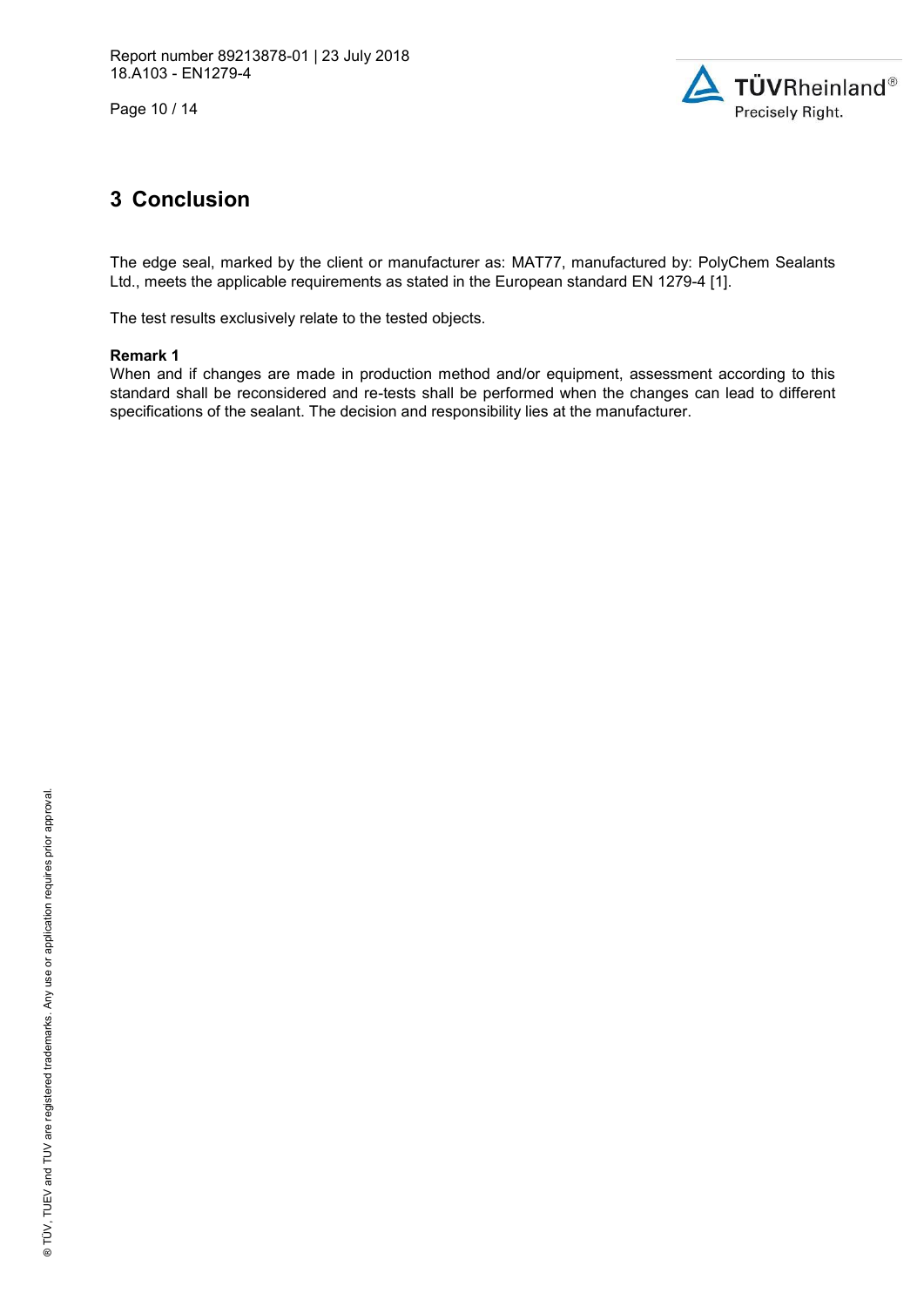Page 11 / 14



# **4 References**

- 1 European standard EN 1279-4:2002 (E), Glass in building – Insulating glass units – Part 4: Methods of test for the physical attributes of edge seals, European Committee for Standardization, March 2002.
- 2 European standard EN 1279-2:2002 (E), Glass in building – Insulating glass units – Part 2: Long term test method and requirements for moisture penetration, European Committee for Standardization, November 2002.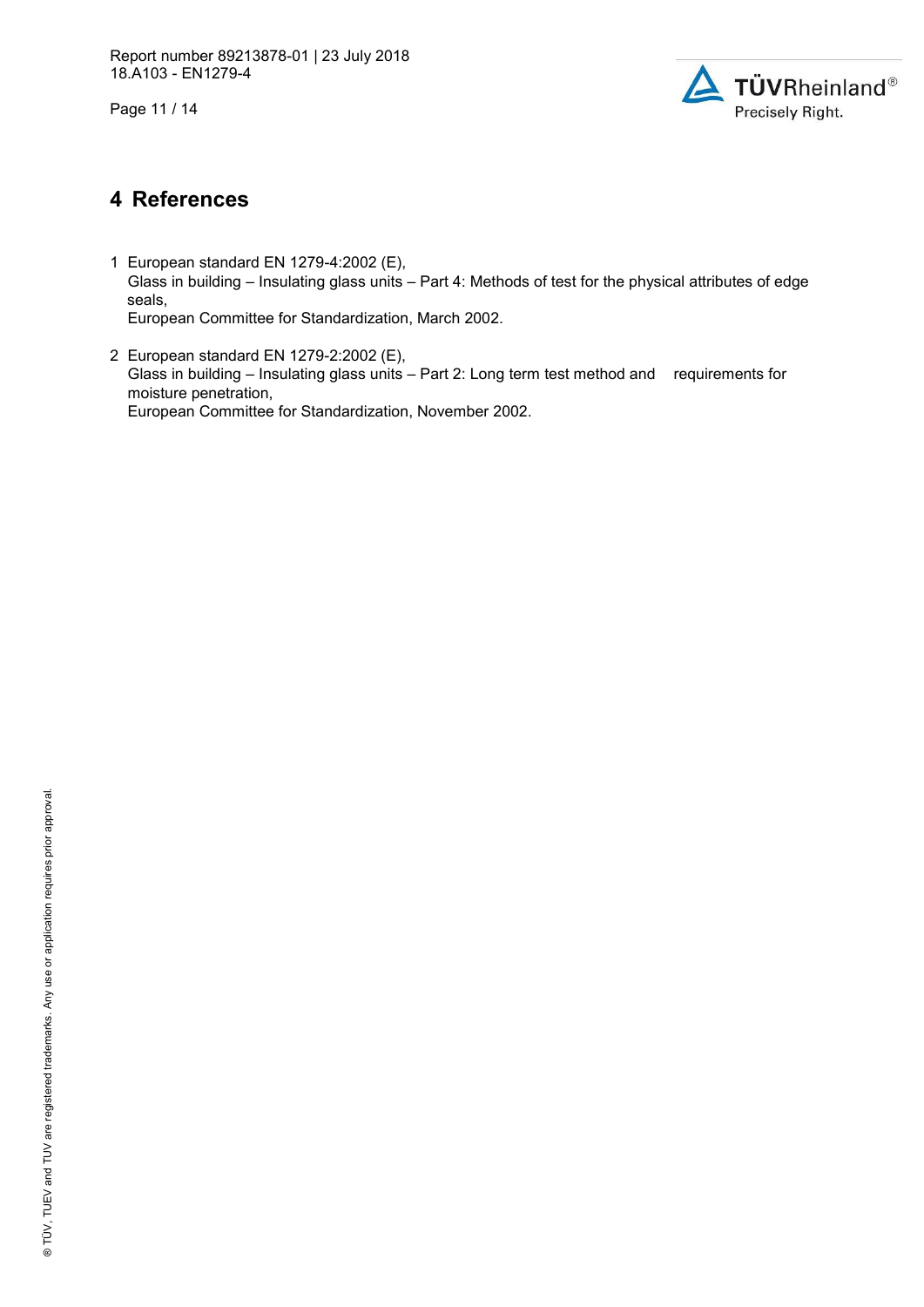Page 12 / 14



# **5 Signatures**

| <b>Author</b>                   | Signature |
|---------------------------------|-----------|
| Mr. M.A.A.M. Schets, B.Sc.      |           |
| Specialist                      |           |
| Peer review                     | Signature |
| Mr. R. Brandhorst<br>Specialist |           |
| <b>Approved by</b>              | Signature |
| Mr H. van Ginkel                |           |
| <b>LSM</b>                      |           |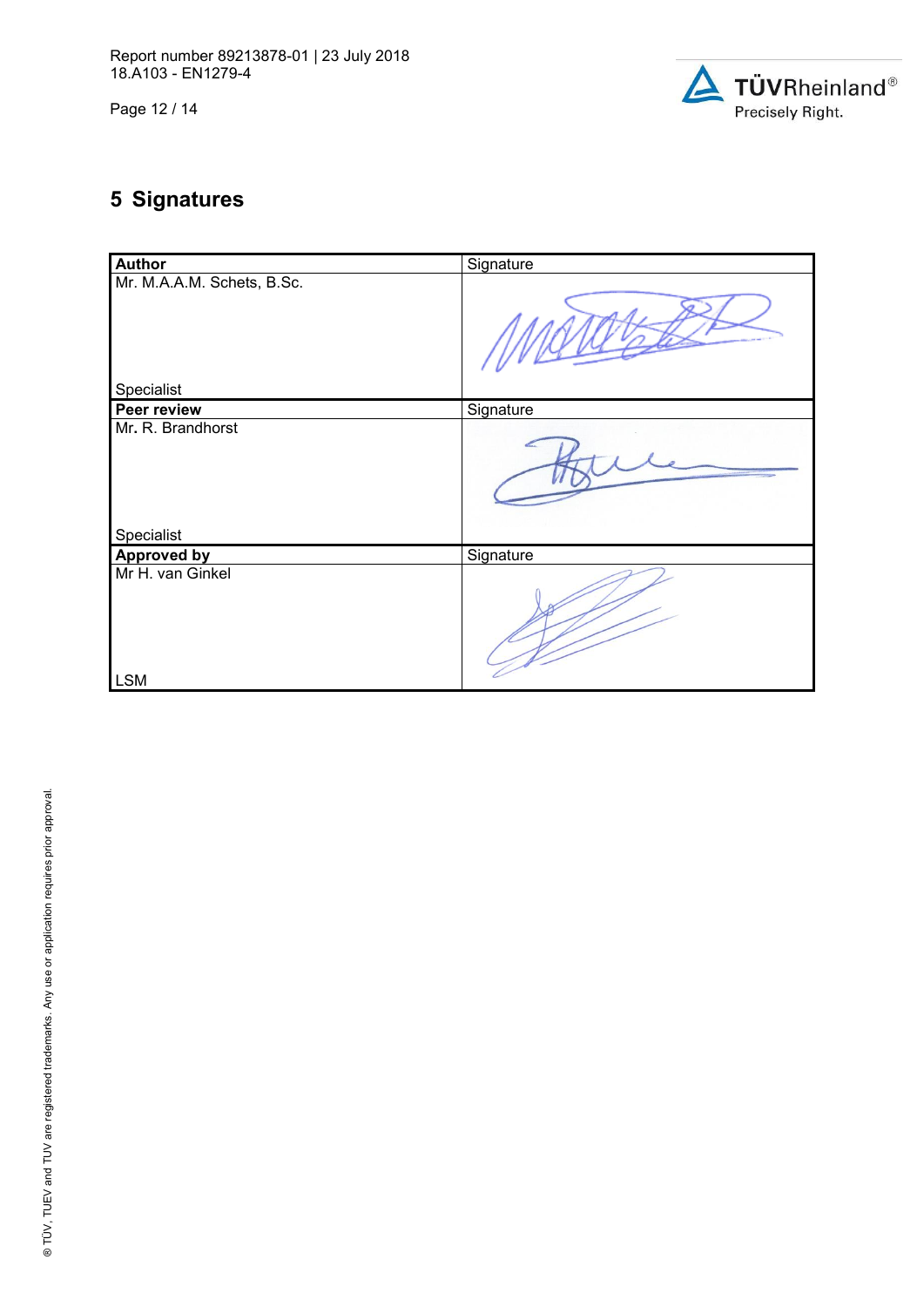Page 13 / 14



# **Appendix A, Summary of test results**

TÜV Rheinland Nederland B.V. P.O. Box 2220, 6802 CE Arnhem The Netherlands Lab.no. 1750

**TÜVRheinland®** Precisely Right.

| Summary of report n°: 89213878-01                                       |                                   |                              |                    |                                                             | Date: 23 July 2018                             |            |
|-------------------------------------------------------------------------|-----------------------------------|------------------------------|--------------------|-------------------------------------------------------------|------------------------------------------------|------------|
| Insulating glass units - Seal properties results according to EN 1279-4 |                                   |                              |                    |                                                             |                                                |            |
| For details is referred to the full test report                         |                                   |                              |                    |                                                             |                                                |            |
| Name:<br>Company:                                                       |                                   |                              |                    | PolyChem Sealants Ltd.                                      |                                                |            |
|                                                                         | Address:                          |                              | Páfrány forduló 14 |                                                             |                                                |            |
|                                                                         |                                   |                              | H-1221 Budapest    |                                                             |                                                |            |
|                                                                         |                                   |                              | Hungary            |                                                             |                                                |            |
|                                                                         |                                   |                              |                    |                                                             |                                                |            |
| Sealant manufacturer:                                                   | Name:                             |                              |                    | PolyChem Sealants Ltd.                                      |                                                |            |
|                                                                         | Address:                          |                              | Páfrány forduló 14 |                                                             |                                                |            |
|                                                                         |                                   |                              | H-1221 Budapest    |                                                             |                                                |            |
| Sealant specification:                                                  |                                   |                              | Hungary            | MAT77                                                       |                                                |            |
| Sealant in IGU positively tested according to EN 1279-2, report:        |                                   |                              |                    | not known                                                   |                                                |            |
| Glass specification when not float glass is used:                       |                                   |                              |                    | n.a.                                                        |                                                |            |
| Seal strength test                                                      |                                   |                              |                    | At intersection with line AB (EN 1279-4, figure 1)          | General type of failure                        |            |
| Adhesion:                                                               |                                   |                              | Average Stress Oav | Average extension ε <sub>av</sub>                           | observed                                       |            |
|                                                                         | [MPa]                             |                              |                    | [%]                                                         | $C = \text{cohesive}, A = \text{Adhesive}$     |            |
| Initial cure                                                            | 0.343                             |                              |                    | 15.7                                                        | С                                              |            |
| After water immersion                                                   | 0.342                             |                              |                    | 15.8                                                        |                                                | С          |
| After heating 60°C                                                      |                                   | $\mathsf C$<br>0.352<br>14.8 |                    |                                                             |                                                |            |
| After UV radiation                                                      |                                   | 0.346                        |                    | C<br>15.4                                                   |                                                |            |
| Moisture vapour transmission rate:                                      |                                   |                              |                    | Gas permeation rate:                                        |                                                |            |
| Film thickness, avg [mm]:                                               |                                   | 2.0                          |                    | Film thickness, avg [mm]:                                   |                                                | 2.0        |
|                                                                         | $\Delta P_{\text{H2O}}$ [%]:      |                              | > 85               |                                                             | Surface (shape: circulair) [cm <sup>2</sup> ]: |            |
| Test temperature: [°C]:                                                 |                                   |                              | $23 \pm 1$         |                                                             | Test temperature: [°C]:                        | $23 \pm 1$ |
| $MVTR$ [grams $H2O/(m2 .24h)$ ]:                                        |                                   |                              | 12.5               | Permeation rate [grams Argon/(m <sup>2</sup> .h)]:<br>0.017 |                                                |            |
| Overal comments:                                                        |                                   |                              |                    |                                                             |                                                |            |
| Conclusion of the seal strength test:                                   |                                   |                              | <b>YES</b>         |                                                             |                                                |            |
| Sealant conforms to the test criteria:                                  |                                   |                              |                    |                                                             |                                                |            |
|                                                                         |                                   |                              |                    |                                                             |                                                |            |
|                                                                         | Signature: M.A.A.M. Schets, B.Sc. |                              |                    | Signature: Mr. H. van Ginkel                                |                                                |            |
| Specialist                                                              |                                   |                              | <b>LSM</b>         |                                                             |                                                |            |

**This Summary is not a certificate.**